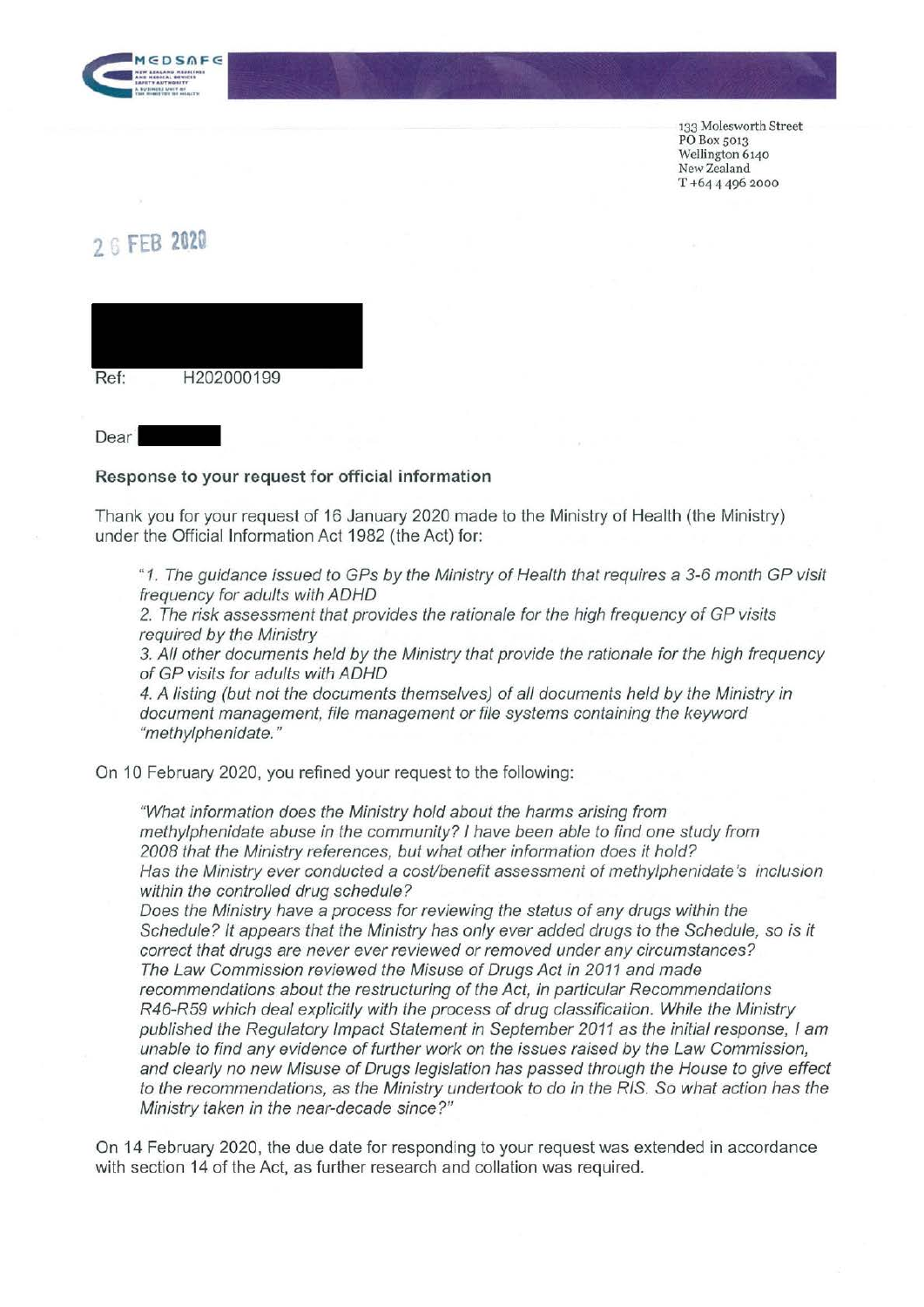Information in response to your request is as follows:

1. What information does the Ministry hold about the harms arising from methylphenidate abuse in the community? I have been able to find one study from 2008 that the Ministry references, but what other information does it hold?

Information on adverse reactions are searchable on the Medsafe website: https://www.medsafe.govt.nz/Projects/B1/ADRDisclaimer.asp.

The Ministry does not hold information relating to harms arising from methylphenidate abuse in the community specifically.

Prescribing of controlled drugs is more tightly controlled than prescribing of other medicines, reflecting the need to restrict access to, and minimise the misuse of, controlled drugs. The current maximum period of supply for controlled drug prescriptions has been in place since 1 July 2014.

Information about drug abuse containment is available on the Ministry website: https://www.health.govt.nz/our-work/regulation-health-and-disability-system/medicinescontrol/drug-abuse-containment.

For your reference, the National Drug Intelligence Bureau (NDIB), which is under New Zealand Police and The Department of Corrections, may hold information pertaining to this part of your request. You may wish to approach these agencies for information.

2. Has the Ministry ever conducted a cost/benefit assessment of methylphenidate's inclusion within the controlled drug schedule?

No, the Ministry has not conducted a cost/benefit assessment of methylphenidate's inclusion within the controlled drug schedule.

3. Does the Ministry have a process for reviewing the status of any drugs within the Schedule? It appears that the Ministry has only ever added drugs to the Schedule, so is it correct that drugs are never ever reviewed or removed under any circumstances?

The Misuse of Drugs Act 1975 (MoDA) sets a process by which the Schedules can be amended in accordance with the risk of harm a drug poses. In general, the Schedules can be amended through an Order in Council to either add substances to the Schedules or, if they are already scheduled, to move them to a higher Schedule. The review of the status of drugs is through consideration by the Expert Advisory Committee on Drugs (EACD). The EACD is an advisory body established under the MoDA to provide expert advice to the Minister of Health regarding drug classification issues. The Minister of Health then provides recommendations on scheduling substances to Parliament.

Removing substances from the Schedules or reclassifying them to a lower Schedule requires an amendment to the MoDA. This has been done in the past for thalidomide and cannabidiol (CBD).

4. The Law Commission reviewed the Misuse of Drugs Act in 2011 and made recommendations about the restructuring of the Act, in particular Recommendations R46-R59 which deal explicitly with the process of drug classification. While the Ministry published the Regulatory Impact Statement in September 2011 as the initial response, I am unable to find any evidence of further work on the issues raised by the Law Commission, and clearly no new Misuse of Drugs legislation has passed through the House to give effect to the recommendations, as the Ministry undertook to do in the RIS. So what action has the Ministry taken in the near-decade since?"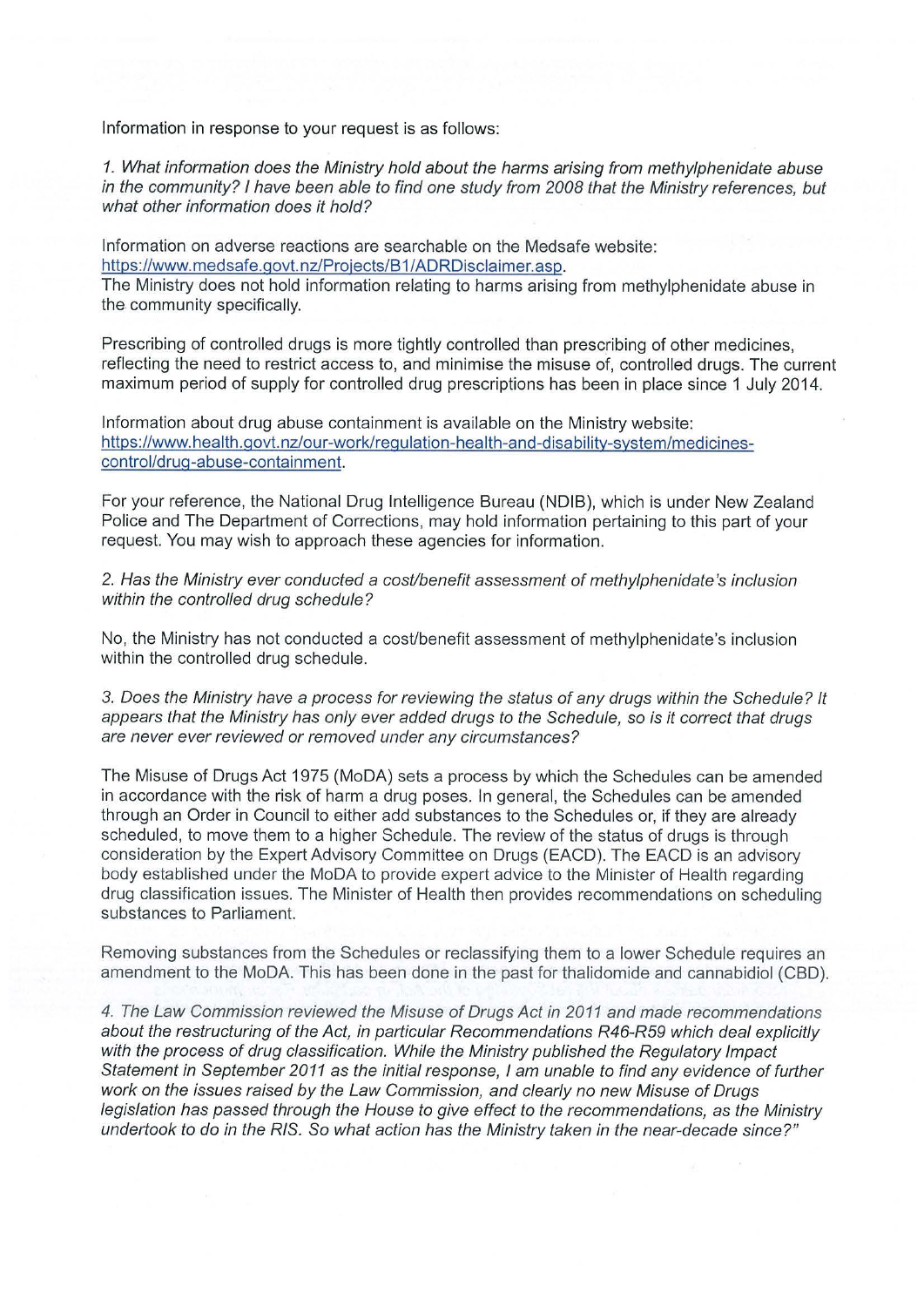There have been amendments made to the MoDA since 2011, including reintroducing temporary drug classification notices, however the amendments were not necessarily in relation to the recommendations.

For your reference, a Cabinet paper regarding an amendment to the MoDA is publicly available on the Ministry website: https://www.health.govt.nz/system/files/documents/informationrelease/misuseofdrugsbill-intro-final release.pdf.

The Regulatory Impact Statements are also publicly available on the Ministry website: https://www.health.govt.nz/about-ministry/information-releases/regulatory-impact-statements.

Under section 28 of the Act, you have the right to ask the Ombudsman to review any decisions made under this request.

Please note this response with your personal details removed may be published on the Medsafe website.

Yours sincerely

Chris James **Group Manager Medsafe**